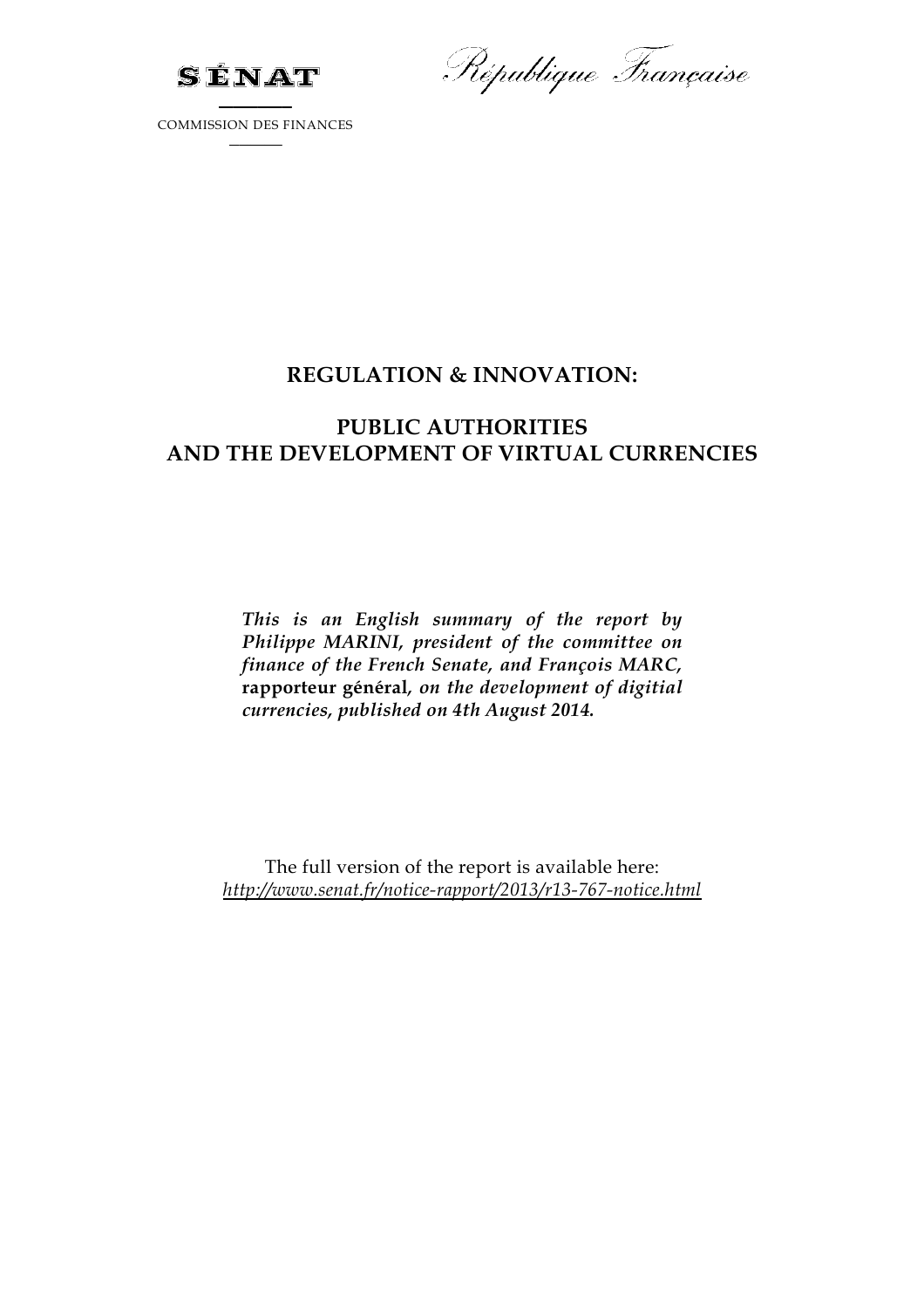## **CONCLUSIONS AND RECOMMENDATIONS OF THE COMMITTEE ON FINANCE**

Meeting on 23rd July 2014, under the chairmanship of Mr. Philippe Marini, president, the committee on finance heard a communication by Mr. Philippe Marini and Mr. François Marc, *rapporteur général*, on the questions raised by the development of the *bitcoin* and other virtual currencies.

The committee on finance noted that:

**1° The development of virtual currencies, among which is the** *bitcoin*, is a long-term trend, raising important legal and economic matters, that **can no longer be disregarded by public authorities**.

**2° Despite a number of clearly identified risks** resulting from its volatility, its anonymity and its lack of legal guarantee, **the** *bitcoin* **offers multiple opportunities for the future**, both as a payment system and, above all, as a decentralized validation protocol.

**3° Public authorities should work on a well-balanced regulatory framework**, in order to prevent abuses while preserving the capacity of innovation. To that effect, **the use of existing legal categories** seems like the most relevant solution for now, for the definition of both virtual currencies and associated services.

**4° The international comparisons realized by the French Treasury** for the committee on finance show that **France's choices are halfway between the strictest regulations** – adopted by countries such as China, Japan or Russia – **and the lightest regulations** – adopted by countries such as the United States, Canada or Israel.

**5° The clarification of the regulatory framework** applicable to virtual currencies is to be carried out **at the European level, and if possible at the international level**, considering the transnational nature of virtual currencies.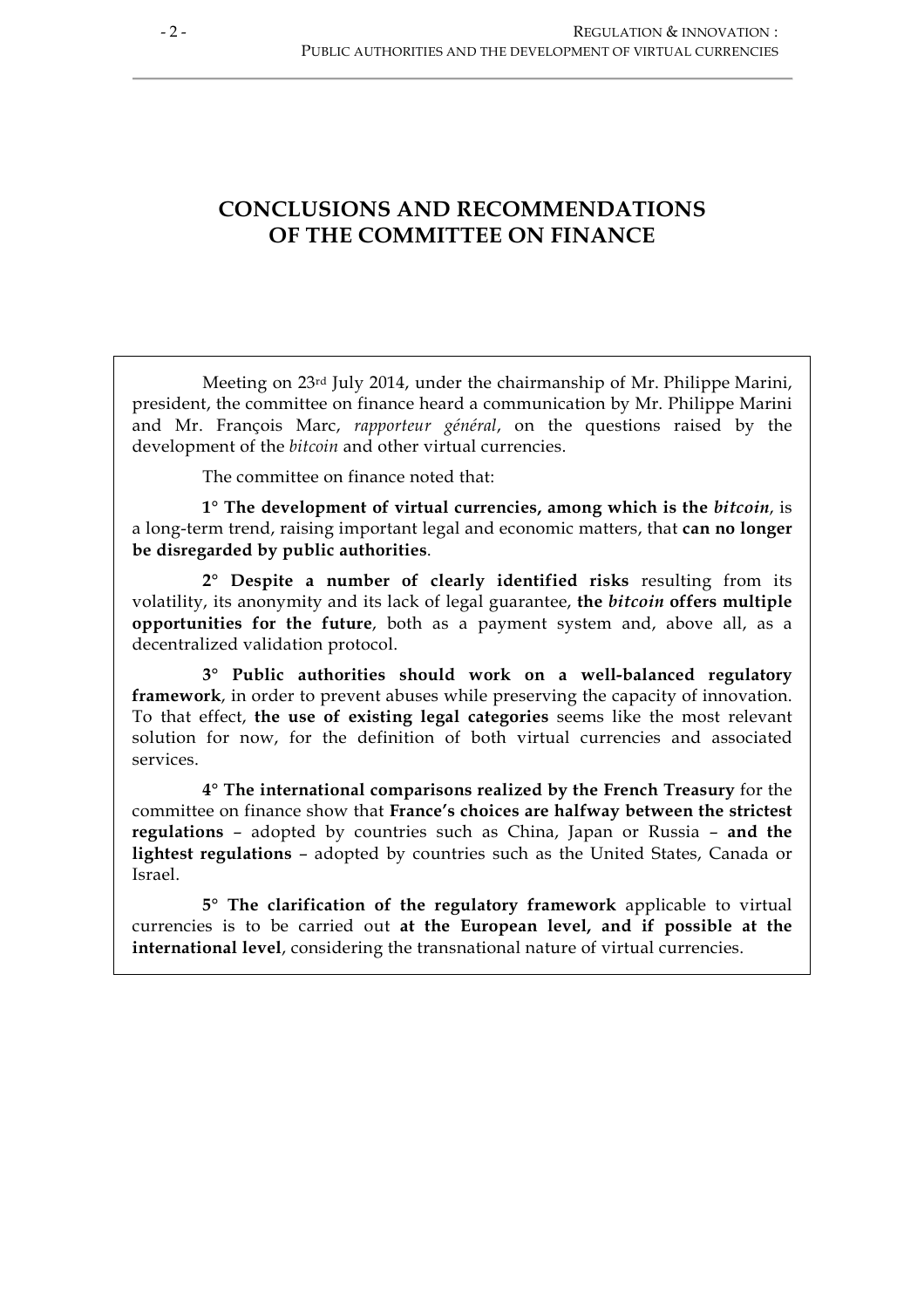## **ENGLISH VERSION OF THE COMMUNICATION BY PHILIPPE MARINI AND FRANÇOIS MARC**

*This is an English translation of the speech given on 23rd July 2014 by Mr. Philippe Marini, president of the committee on finance of the French Senate, and Mr. François Marc,* **rapporteur général** *of the committee on finance of the French Senate.*

**Mr. Philippe Marini, president of the committee on finance**. – Dear colleagues, I will first make general observations about the development of virtual currencies, and I will then let the *rapporteur général* tell us about the conclusions we can draw from the elements provided by the administration. A few months ago, we asked for a number of comparisons with other countries, since virtual currencies undeniably require an international approach.

On 15th January 2014, the committee on finance of the Senate held a joint public hearing on the development of virtual currencies, and among them the well-know *bitcoin*. The Treasury, the Customs, the *Banque de France* and the anti-money laundering service *Tracfin* were given the chance to expose their positions, as well as an entrepreneur and a scholar working on the subject. As agreed upon, we then sent a questionnaire to the administration and to the economic services of our embassies.

Many things have changed in the last six months: virtual currencies have continued to thrive, carrying along a number of nice innovations and lame ducks; the *bitcoin* hit the headlines on a regular basis; and public authorities have pursued their thinking in order to set up some kind of regulation. On 11th July 2014, the minister of finance and public accounts, Michel Sapin, eventually made a series of announcements based on all this work.

The interest of the committee on finance for virtual currencies should not surprise anyone: this is part of our ongoing interest for the deep transformations caused by the irruption of digital technologies in economic and financial life. As a matter of fact, the digital revolution leaves pretty much nothing unchanged. There are, in the first place, important consequences for our taxation systems: the concentration of value on intangible assets, easily located in fiscal heavens, has led to an erosion of taxation bases – happily major countries are now aware of this problem. Beyond taxation, the digital revolution has turned upside down a number of economic sectors: the monopoly of taxi drivers is disputed by mobile applications like *Uber*, while hotels are now challenged by online booking websites and alternative accommodation offers such has *Airbnb*.

With the development of virtual currencies, something even more important is at stake: the monopoly of emission held by central banks, traditionally considered as a major attribute of sovereignty. The *bitcoin* is the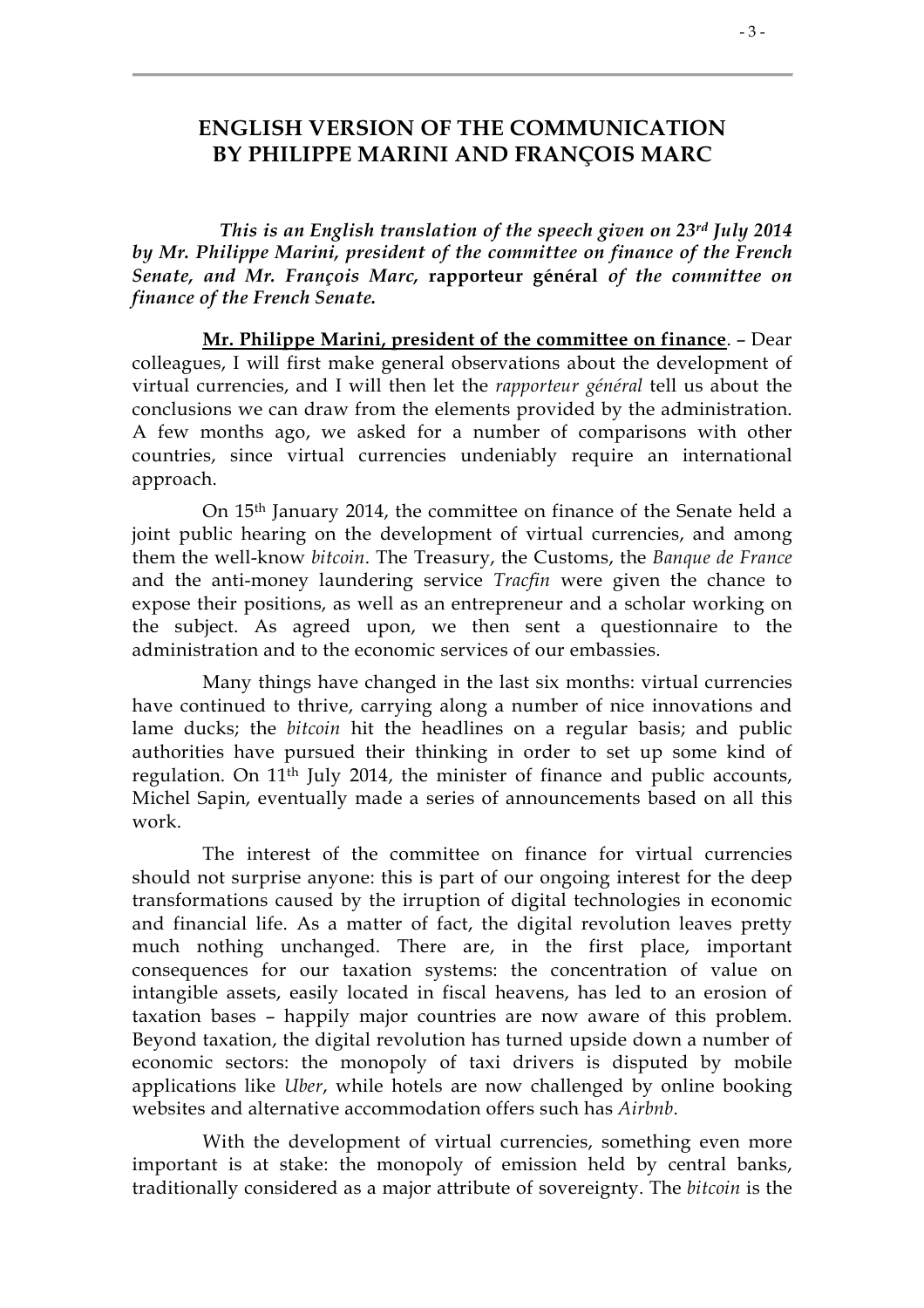most famous and most successful example of virtual currencies; it is a free, anonymous and decentralized payment system, which allows the exchange of goods and services without using traditional currencies. Strictly speaking, though, the *bitcoin* is not a legal tender for payments, and is not issued in exchange for lawful money. It has no legal status. It is only a support for transactions. So far, the *bitcoin* is, above all, a digital version of barter – sometimes, an archaism can become an innovation, with a little help from technology.

It is not possible, though, to disregard this new trend on the grounds that it might just be another short-lived buzz. More and more e-commerce businesses accept *bitcoins* for payments, including the payment system *PayPal* itself. Such a success builds on real advantages. First of all, extremely low transaction fees – at least allegedly. A recent study from Goldman Sachs found an average of 1% for transaction fees, compared to 2.5% for credit card payments. However, it must be said that an "honest" estimation should include the cost of computer equipment and power supply, as well as the cost of risk associated with the volatility of the *bitcoin* and its insurance. More importantly, the *bitcoin* system is based on an innovative "money creation" mechanism: the users of the system are "rewarded" in *bitcoins* for their participation to the decentralized transaction validating process.

We are well aware that this system carries important risks. These risks have been known from the start, but appeared very clearly in the last few months, and led public authorities to issue a number of public warnings. Firstly, the *bitcoin* suffers from its very important volatility: one *bitcoin* was worth less than one dollar until 2011, and then surged to 1,200 dollars by fall 2013, before moving back to 650 dollars today. As a matter of fact, the *bitcoin* protocol is inherently speculative, because the rhythm of creation of new *bitcoins* is decreasing, until a "cap" of 21 million units is reached in 2140 – in comparison, 12 million units exist today. The system is "locked" for its lifetime. This "organized scarcity" is also the condition of its success, because it guarantees *bitcoin* holders against a devaluation of their assets: artificial "*bitcoin* pumping" is simply not possible.

Another weakness of the system is the absence of a legal guarantee for exchange in "real" currencies. The system entirely relies on the trust people place into it… and a sudden loss of confidence could easily bring it to an end.

Moreover, if *bitcoin transactions* are very secure, the same does not apply to *bitcoin storage*. Most users chose to open virtual "wallets" at online exchange platforms, but the bankruptcy of *Mt. Gox* on 18th February 2014 shows that hacking is more than just a possibility. Of course, people can still chose to store their *bitcoins* at home, on a personal hard drive. That's what James Howell did, after buying 7,500 *bitcoins* for just a few pounds sterling in 2009 : this young man would certainly be a multi-millionaire today if he had not unintentionally dumped his hard drive in the meantime…

Most importantly, the fact that *bitcoin* transactions are anonymous makes the system a big opportunity for cybercrime and money laundering. On the 15th January public hearing, we were told that the Customs had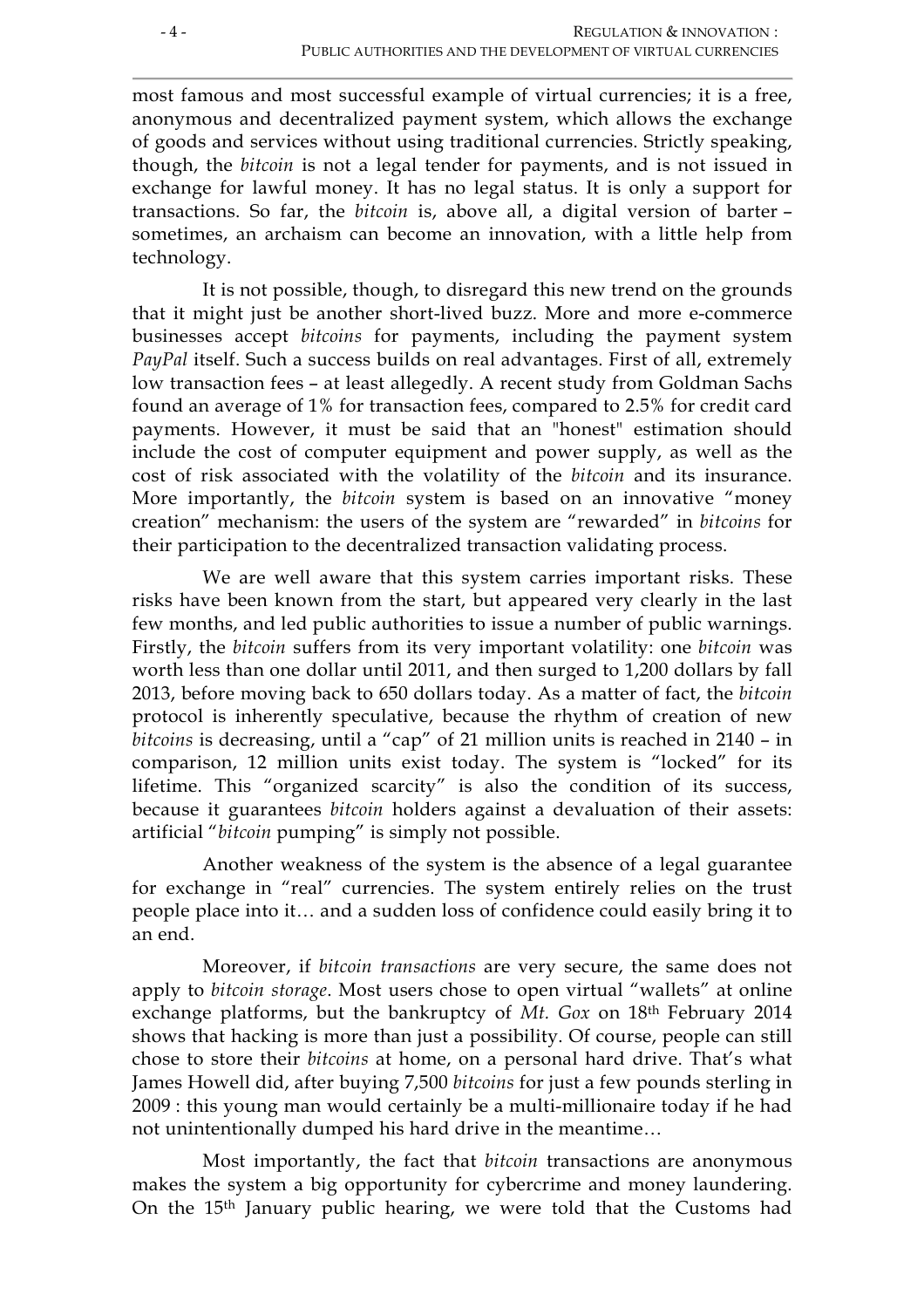arrested a drug trafficker who asked for payments in *bitcoins*. Of course, the website *The Silk Road*, the biggest online shopping center for drug dealers and weapon seekers, was shut down by the FBI at the end of 2013. But closing the website does not eliminate the risk: on 28th January 2014, the vicepresident of the *Bitcoin Foundation* was arrested in New York and charged on money laundering.

However, those risks should not be overestimated – even if regulators such as the *Banque de France* and *Tracfin* are just doing their job when calling for increased vigilance. For now, the volatility of the *bitcoin* and its lack of legal status should limit its development to a small group of initiated persons: whether you are an individual, a business, or even a criminal network, would you accept to make your payments with something that can shrink to half of its value in a few minutes? Besides, the *bitcoin* does not represent any threat to the global financial stability, given its negligible money stock, just worth a few billions of dollars, as opposed to several billions of billions of dollars for main international currencies. In short, today, the *bitcoin* seems to be more like a niche speculative asset than a credible alternative to money. And as for the few *Monoprix* retail shops that accept *bitcoins* as a means of payment, this is probably not much more than an advertising campaign…

The most important point is that focusing *exclusively* on the risks leads to ignoring the multiple opportunities opened by the development of virtual currencies. The fact that an innovation questions our traditional conceptions should not lead us to reject it automatically. Besides, this rejection would likely remain very theoretical, since it is not possible to prevent individuals to use online exchange platforms…

As an alternative to legal currencies, the *bitcoin* is just beginning to unveil its potential. Those with a far-reaching imagination are already thinking about credit offers or *crowdfunding* systems based on virtual currencies. I personally hold strong reserves about these ideas, but they undeniably deserve to be analyzed – and further developments could make them more interesting.

Beyond that, it is important to understand that the *bitcoin*, more than a "*currency*", is actually a *technology*, an open-source, decentralized and very secure validation protocol. So, if it is possible to validate transactions, why not use this protocol to validate other things, such as passwords, identity documents, degrees and certificates, and even electronic votes? In the near future, it could become impossible to lie on your graduation – and that would be a great improvement. As for electronic votes, this may be an opportunity to improve the voting system for the French citizens living abroad, which as been under criticism for its lack of security… The decentralized validation protocol is an improvement of cryptography: no central entity acting as a "third party" will ever be in possession of the whole information, and yet this information is perfectly accurate and verified.

Although the *bitcoin* has acquired an important position, there are other virtual currencies – there were others yesterday, such as *Liberty Reserve*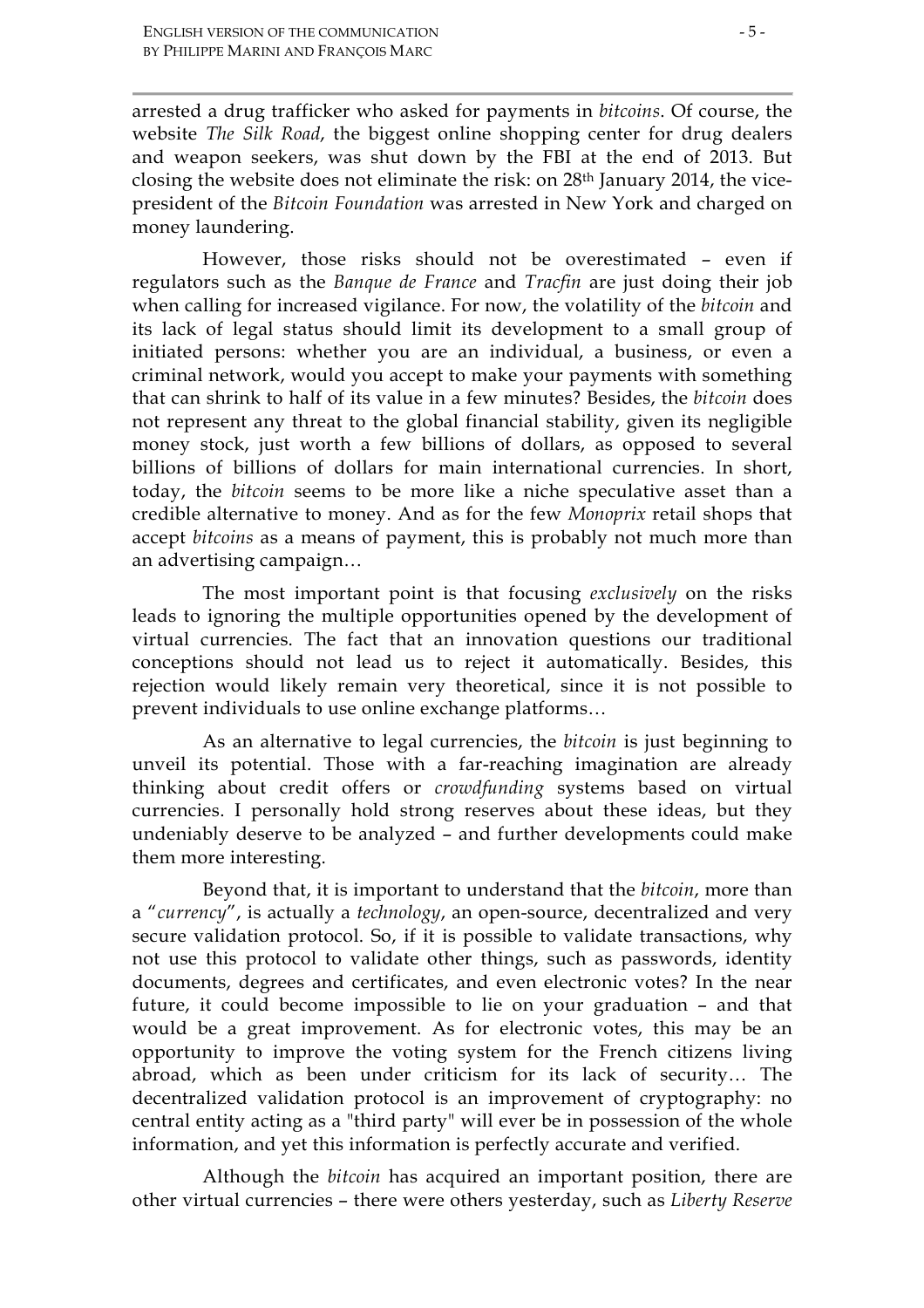or *e-Gold*, and there will be others tomorrow. It is therefore extremely important for public authorities and regulators to understand the full extent of their development, to be proactive, and to step in whenever it appears necessary. The *rapporteur général* will now tell us more about innovation/regulation dialectics, and how to give *bitcoin* stakeholders the security they need.

**Mr. François Marc,** *rapporteur général*. – Dear colleagues, I remember the time when I was a young university researcher working on payment systems. At that time, the development of credit cards was causing a widespread suspicion among specialists, who saw it as an extremely risky system that was not deemed to have any great future. Even though *bitcoin* might not exactly be the same subject, it's interesting to note that we always face, at first, a global environment of fear and suspicion towards this kind of innovations. While we do not understand every single aspect of this subject yet, the need for regulation is already here.

It is uneasy to give a legal answer to a phenomenon that challenges both our geographical borders and intellectual categories. Nevertheless, regulation is absolutely necessary, in order to secure users and investors, and to prevent abuses which would otherwise undermine the credibility of the whole system.

The president talked about the closing of websites such as *The Silk Road* and the bankruptcy of platforms such as *Mt. Gox*. I would add to the list an event that took place in France: two weeks ago, the *Gendarmes* of the region of Midi-Pyrénées arrested three individuals who operated an illegal *bitcoin* exchange platform, and seized 388 *bitcoins*, worth more or less 200 000 euros.

Luckily, as the public hearing held on  $15<sup>th</sup>$  January 2014 demonstrated, some private *bitcoin*-related businesses are calling for a regulatory framework. Unsurprisingly, they ask for maximum flexibility, whereas public authorities push for more control. Here's what is at stake: regulating effectively without killing innovation.

I am pleased to say that France reacted promptly to set up a regulatory framework. Ten days ago, Michel Sapin, the minister of finance and public accounts, announced several measures based on the work conducted at the initiative of our committee:

1. A clarification of the tax regime of virtual currencies. The gains from buying and selling *bitcoins* will be taxed under the progressive rate of the income tax (*impôt sur le revenu*) as commercial profits (*bénéfices industriels et commerciaux – BIC*) if the activity is ordinary, or as non-commercial profits (*bénéfices non commerciaux – BNC*) if the activity is occasional. As a consequence, losses will be deductible under certain conditions. Virtual currencies will also be considered as part of an individual's assets, and subsequently liable for wealth tax (*impôt de solidarité sur la fortune*) and transfer duties (*droits de mutation à titre gratuit*). As for VAT, France will support at the European level a tax exemption, in order to avoid reiterating the unfortunate experience of the massive VAT fraud over CO2 quotas.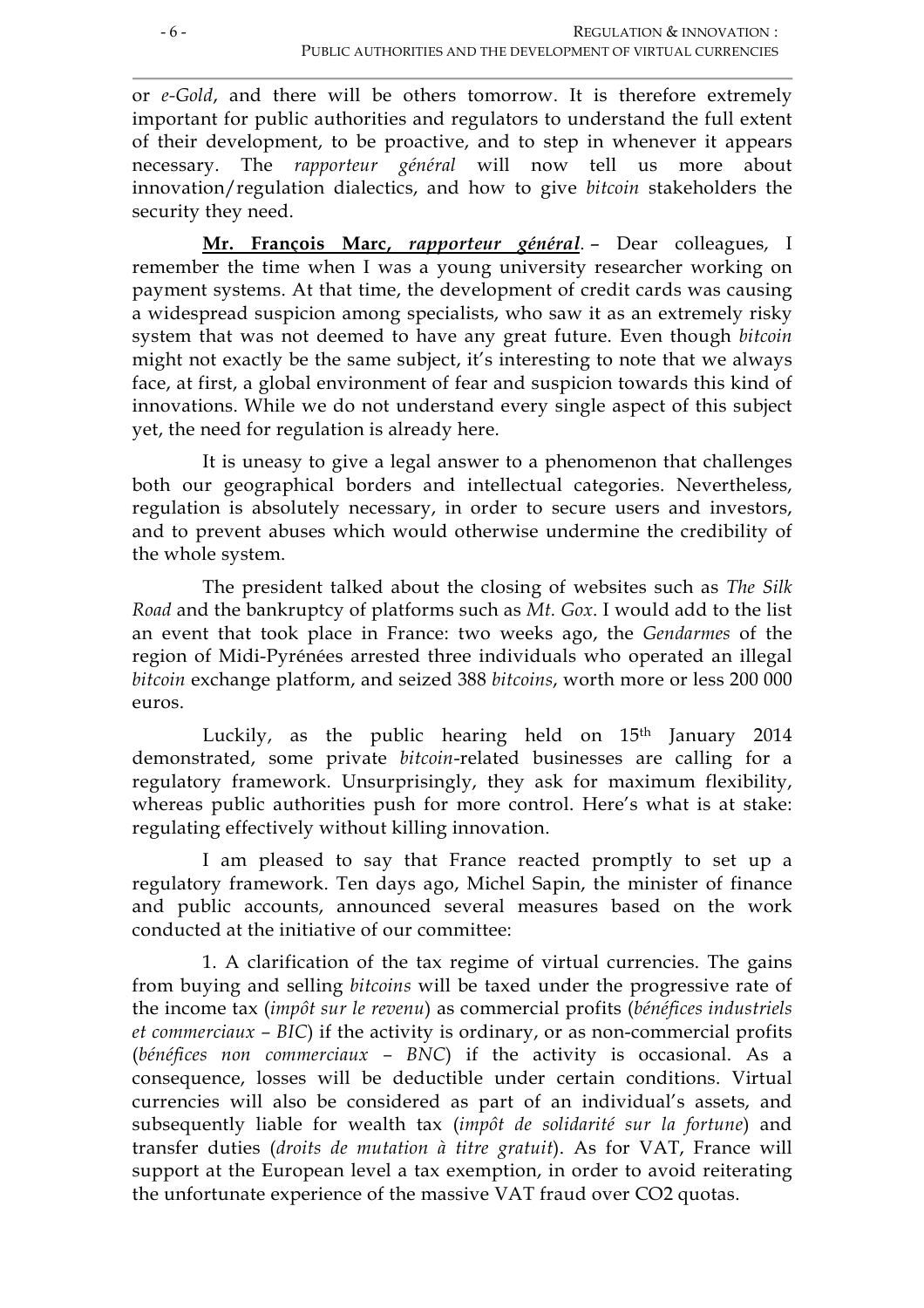2. A limitation of anonymity. Exchange platforms should be required to identify individuals when proceeding to an account opening, a cash withdrawal or deposit, and a transaction. A discussion has been launched on this topic, which is particularly complex since it has to see with the very principles of the system.

3. A cap on payments in virtual currencies, as it already exists for cash payments. In both cases, the reason is to compensate for the anonymity of transactions.

In addition, the prudential supervising authority (*Autorité de contrôle prudentiel et de resolution* – *ACPR*) estimated that companies operating as exchange platforms of virtual currencies vs. legal currencies would be considered – and regulated – as "provider of payment services" (*prestataire de service de payment – PSP*). For example, the exchange platform *Bitcoincentral* operated by *Paymium* holds an agreement from the ACPR, as its founder explained on the public hearing in January. *Providers of payment services* must respect a number of prudential ratios and anti-money laundering regulations.

How do French positions compare to those adopted by other countries? We have sent a questionnaire to the economical services of our embassies, and another one to the ministry of finance. The answers constitute an original work that will help understand and take upcoming decisions, especially at the European level.

Although all countries are facing the same questions, all do not come up with the same answers – this could be worrying as regards to the transnational nature of virtual currencies. In this international benchmark, France is situated halfway between the most regulatory jurisdictions and the most liberal ones:

1. As for the legal definition of virtual currencies, France has not been more successful than most other countries in establishing an official definition. In some countries like China, Thailand and South Korea, though, virtual currencies are assimilated to "goods", or more precisely "virtual goods" such as "mp3" audio files. The governor of the Chinese central bank made a parallel between *bitcoins* and stamps collections... Perhaps in a less poetical and so far more isolated way, the German supervision authority (*BaFin*) defined virtual currencies as "units of account", part of the boarder category of "financial instruments", like foreign currencies.

2. Many countries have been keener to tax virtual currencies than to define them – yet tax regimes remain very different. Virtual currency gains are liable for income tax in China, just like online gaming gains; they are taxed as real estate gains in Germany and as capital gains in the United States. Germany, the United Kingdom and other jurisdictions also chose to collect VAT on virtual currencies, but they are still looking for an effective way to do it... In Japan, tax payers are kindly invited to declare their transactions in *bitcoins*.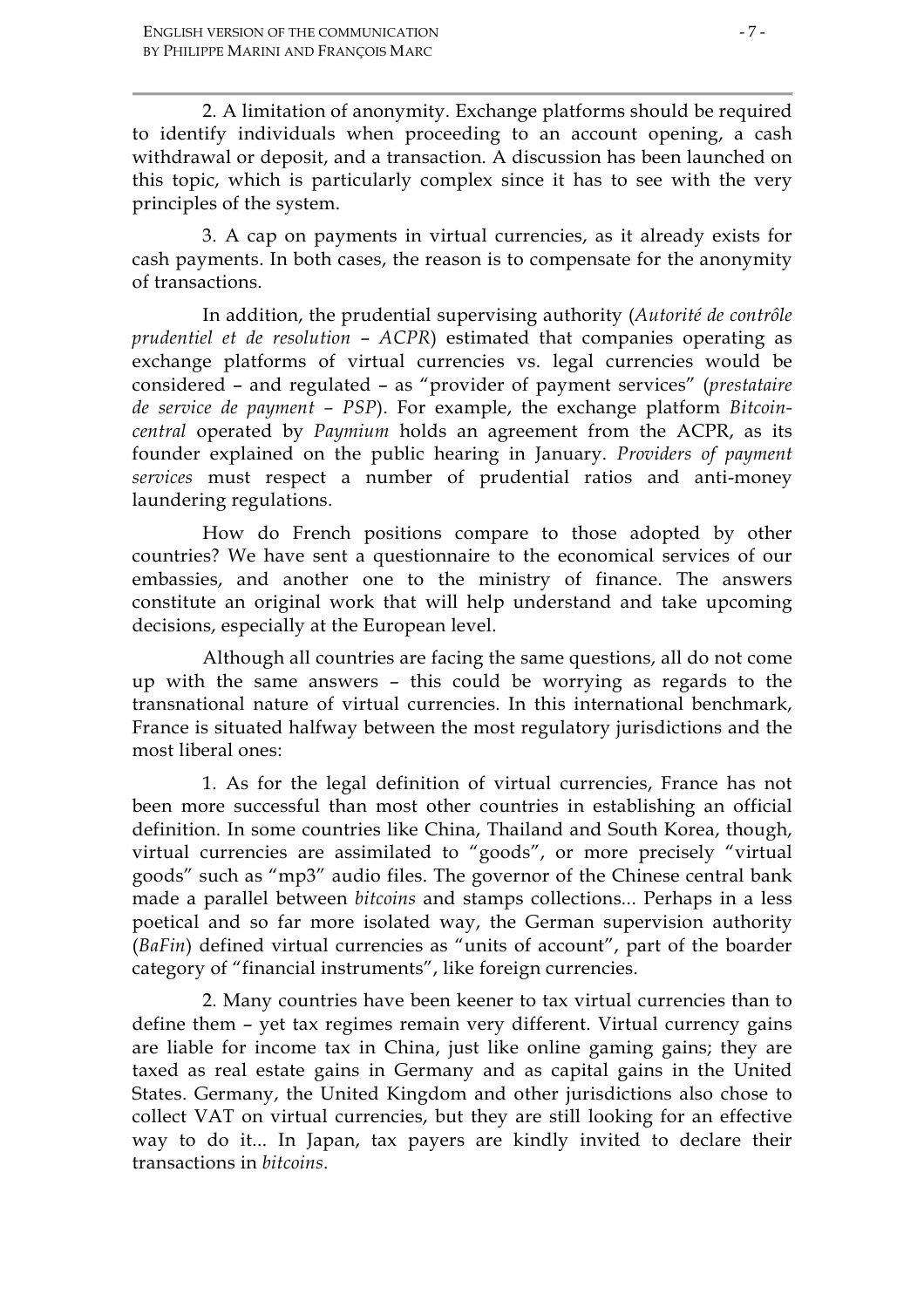3. As for the regulation of transactions and exchange platforms, most authorities issued official warnings about the risks taken by users of virtual currencies, and the risks of money laundering and terrorism financing. However, not all countries decided to take regulatory actions in consequence – in fact, most of them tend to think, like Japan, that regulation equals legitimation, and therefore promotion. Countries such as Germany, Israel and Canada only warned *bitcoin* users that they were operating "at their own risks", without a public guarantee of any kind. "Hardline jurisdictions" are represented by China and Russia: these countries forbid, with some exceptions, the use of virtual currencies, and link it with a suspicion of money laundering. France could, in comparison, be deemed "carefully liberal": French authorities do not ban the use of virtual currencies but they subject platforms to the strict regulation of "provider of payment services" (PSP).

4. As for innovation, the United States, Canada and Israel are, unsurprisingly, among the most welcoming countries. Start-ups and business angels thrive while public authorities remain in a largely benevolent laissez-faire attitude. In Cyprus, the University of Nicosia accepts *bitcoins* for the payment of tuitions fees – although it seems few students have actually taken the plunge. That said, France has no reason to be ashamed when it comes to innovation: our finance technologies companies can be remarkably creative in the field of virtual currencies, but also in the field of alternative payments and funding (*crowdfunding*, smartphone payment, etc.).

In short, there are three ways to face the development of virtual currencies. The skeptical way, chosen by several legal experts and economists, who rightly underline that *bitcoin* is not a real currency – thereby forgetting the promising "technical" dimension of the system. The anxious way, chosen by most regulators – it is their job to foresee risks and prevent crises. And the optimistic way, chosen by those who believe that *bitcoin* will change transactions the same way e-mail changed traditional mailing, and the same way Internet changed traditional publishing. It is important to reassure the skeptical and the anxious, without discouraging the optimistic.

As a consequence, we make the following proposals. Public authorities should keep working and analyzing in the long term the development of virtual currencies. They should keep informing users and other stakeholders about the risks associated with virtual currencies, but also about the rights and protections they have. They should work on an adapted regulatory framework. All these actions are to be undertaken at the European level in order to be truly effective.

As for the legal definition of virtual currencies, we recommend to keep "testing" the use existing categories rather than creating new ones. Several countries, including France, chose to consider *bitcoins* as "goods": this "default status" allows the application of usual provisions for consumer protection, fraud and commercial disputes. This applies to the "thing" – as for the "service", it is already defined and regulated as a "provider of payment services" (PSP).